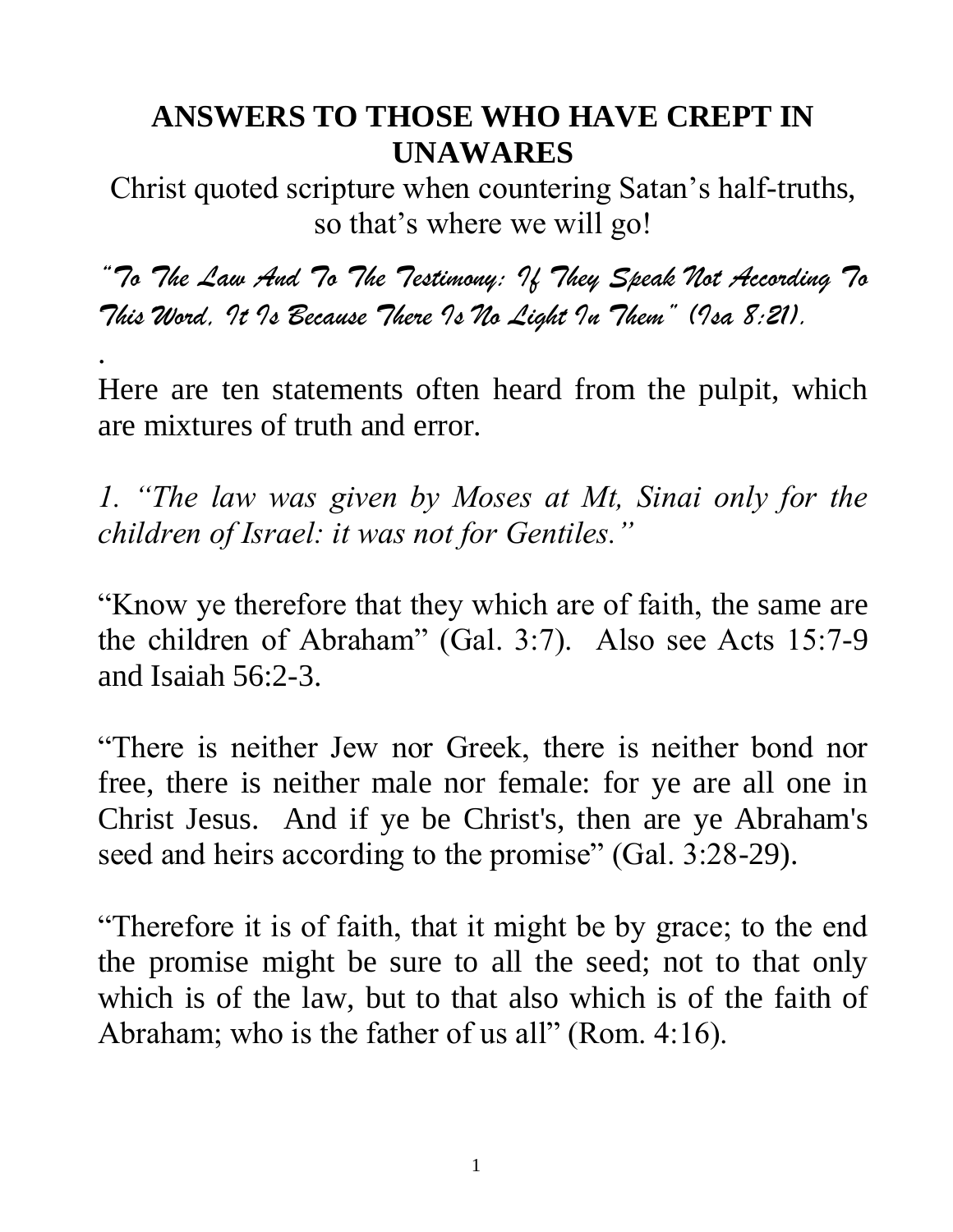*2 "Jesus came to fulfill the law and the prophets. He fulfilled them and now the law has passed away. The law of Christ has replaced the law of Moses."* 

"Think not that I am come to destroy the law, or the prophets: I am not come to destroy, but to fulfill (*Fill full).* For verily I say unto you, Till heaven and earth pass, one jot or one tittle shall in no wise pass from the law, till all be fulfilled" (Matt. 5:17-18).

"The LORD is well pleased for his righteousness' sake; he will **magnify** the law, and make it honorable" (Isa. 42:21).

### **Adam Clarke's Commentary on Matt. 5:17**

"It is worthy of observation, that the word gaamar (OT:1584), among the rabbis, signifies not only to fulfill, but also to teach; and, consequently, we may infer that our Lord intimated, that the law and the prophets were still to be taught or inculcated by him and his disciples; and this he and they have done in the most pointed manner."

### **Jamieson, Fausset, and Brown Commentary**

"I am not come to destroy, but to fulfill. Not to subvert, abrogate, or annul, but to establish the Law and the Prophetsto unfold them, to embody them in living form, and to enshrine them in the reverence, affection, and character of men, am I come."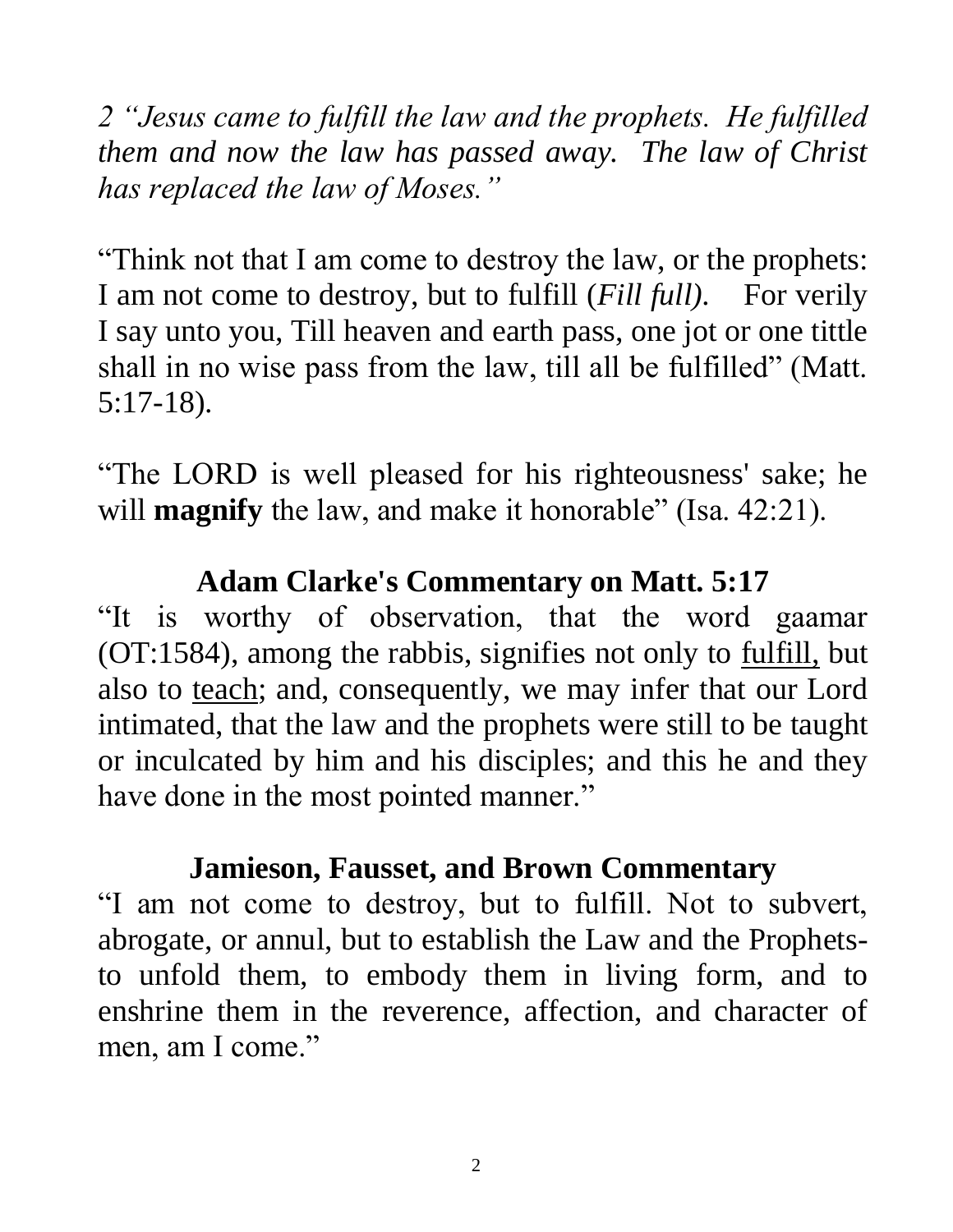### **Matthew Henry's Commentary**

He sums it up succinctly using Jesus' own words: "He (Christ) protests against the thought of canceling and weakening the Old Testament; 'Think not that I am come to destroy the law and the prophets'."

*3. "The Law is a yoke that no one can keep. Trying to keep one of the commandments commits one to keeping all of the Law and severs one's relationship with Christ. Keeping the Law is legalism and seeking salvation by works."* 

How can anyone keep all of God's commandments? Answer: One at a time through the POWER of God's Holy Spirit.

"For this is the love of God, that we keep his commandments: and his commandments are not grievous" (I John 5:3).

"Take my yoke upon you, and learn of me; for I am meek and lowly in heart: and ye shall find rest unto your souls. For my yoke is easy, and my burden is light" (Matt. 11:29-30).

You don't keep the law to merit salvation, you keep the law because it's in your heart to do so (Heb. 10:16).

4*. "The law is weak and cannot save. Christians are not under the Law but under Grace. We are not saved by works* 

3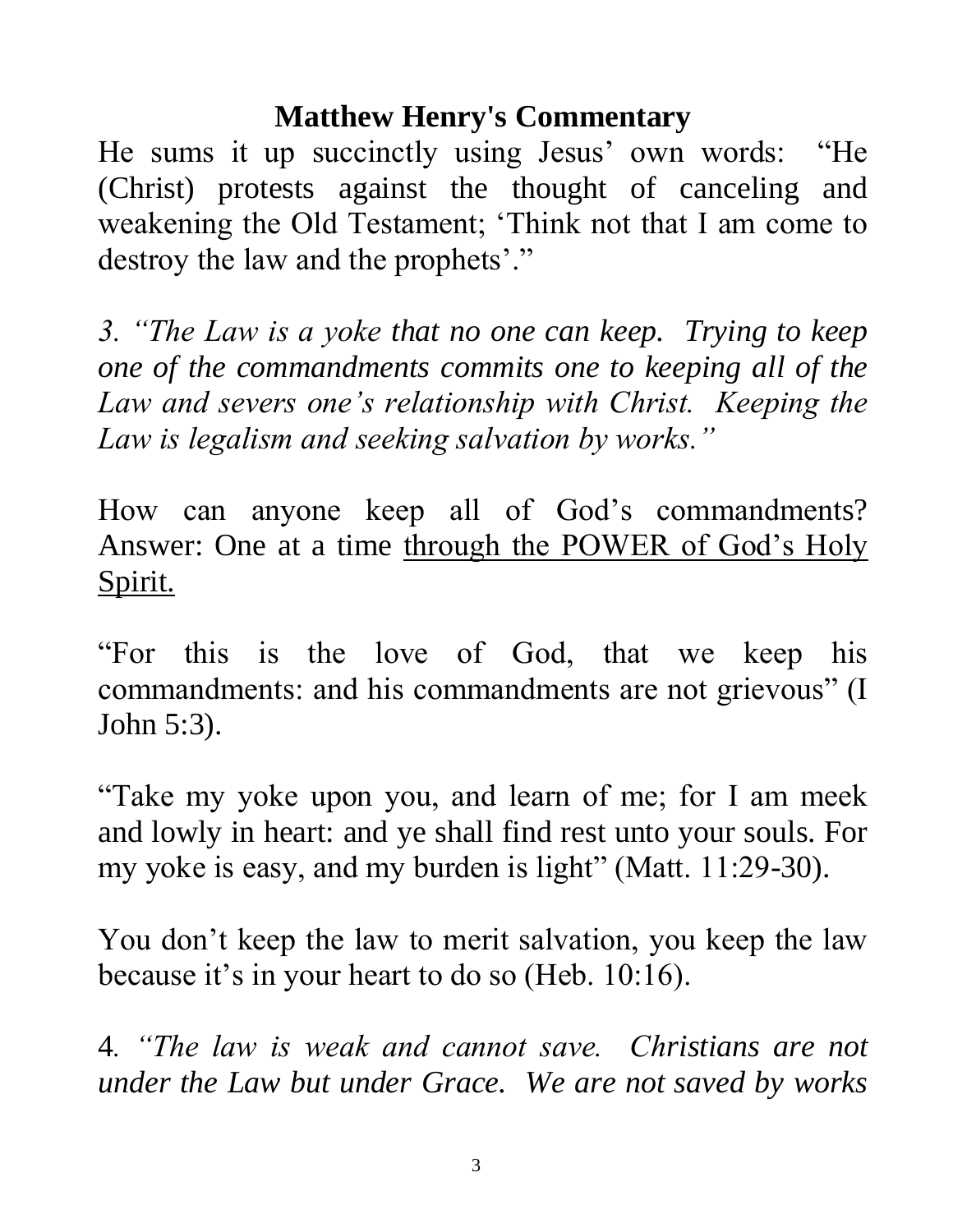*of the Law, but by Grace through faith. Therefore, the weakness of the Law renders itself void."*

"Do we then make void the law through faith? God forbid: yea, we establish the law" (Rom. 3:31).

5*. "Circumcision is not required of any Christian; therefore, the Law is not required."*

"Circumcision is nothing, and uncircumcision is nothing, but what matters is the keeping of the commandments of God" (I Cor. 7:18-19, NASU).

6. "*Jesus spoke against the Law and the temple altar system; He came to alter the customs of Moses. As a result of His resurrection He replaced His Sabbath with Sunday. Christians now meet on the first day of the week to celebrate His death, burial and resurrection."*

Can one find any scripture that says He replaced His Sabbath with Sunday, or that Christians should meet on the first day of the week to celebrate His death, burial and resurrection?

"They put forward *false* witnesses (against Stephen) who said, 'This man incessantly speaks against this holy place and the Law; for we have heard him say that this Nazarene, Jesus, will destroy this place and *alter the customs* which Moses handed down to us'" (Acts 6:13-14).

4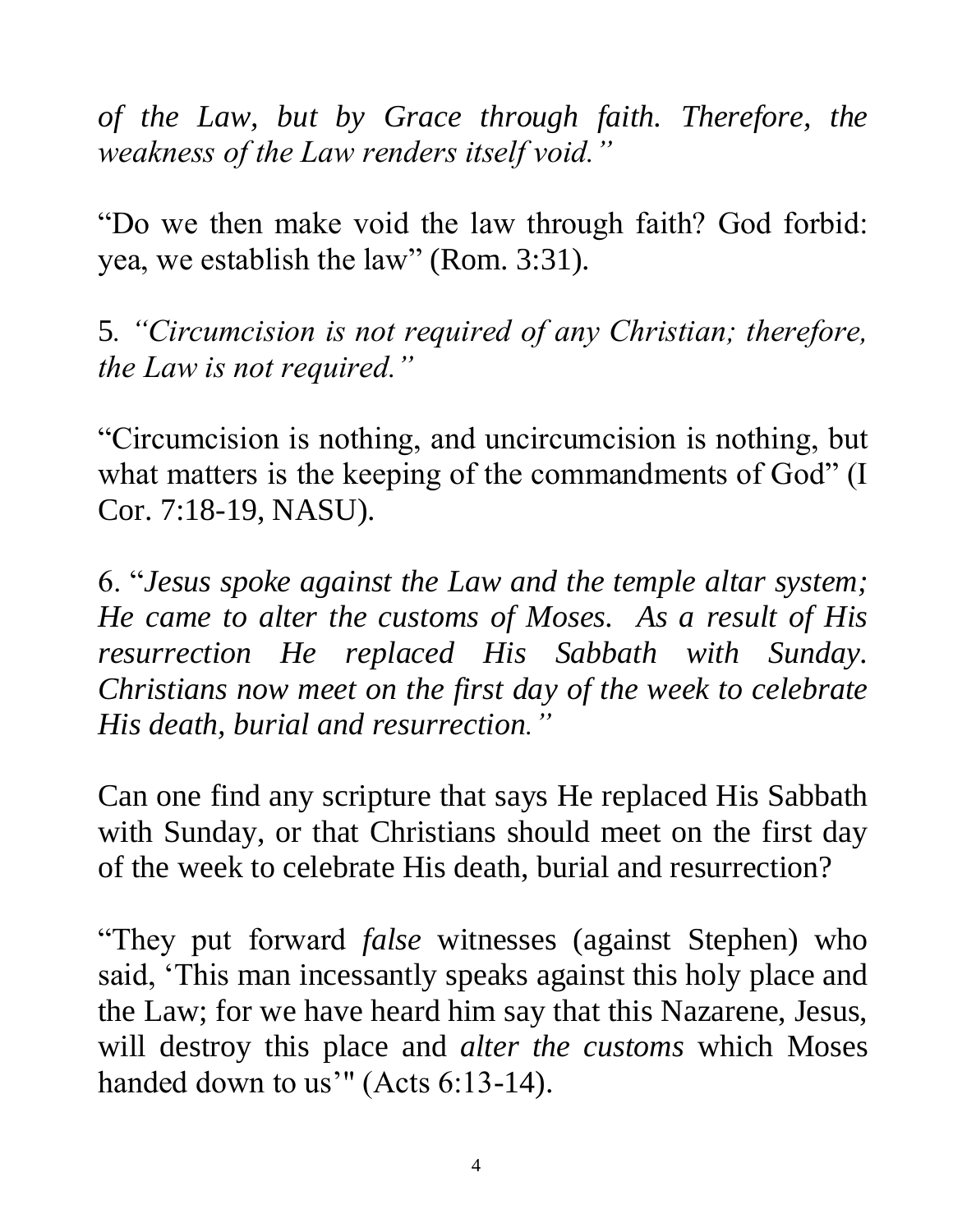Notice, it was the false witnesses that made the accusation of speaking against the holy place, customs and law. Christ did not replace His Sabbath with Sunday.

Jesus' resurrection had nothing to do with His Sabbath. Jesus' custom was to keep the Sabbath (Luke 4:6). Paul's manner was to keep the Sabbath (Acts 17:2). We are admonished to follow Paul as he followed Christ (I Cor. 11:1). Why not do so?

Christians can meet on any day they choose to celebrate His death, burial and resurrection, and often do, but that does not change the day God made Holy.

7*. "The Apostle Paul only kept the Law to win over some Jews to Christ."*

Paul was not called to be a hypocrite. If that were true Paul would have been attempting to have the end justify the means; that's Satan's way. Christ's way is to have the means justify the end. Living a lie to lead one to the truth is defying truth.

Why would Christ call Paul, and then send him to a law keeper if he were to practice hypocrisy?

"A certain Ananias, a man who was *devout by the standard of the Law* and well spoken of by *all the Jews* who lived there, came to me, and standing near said to me, 'Brother Saul,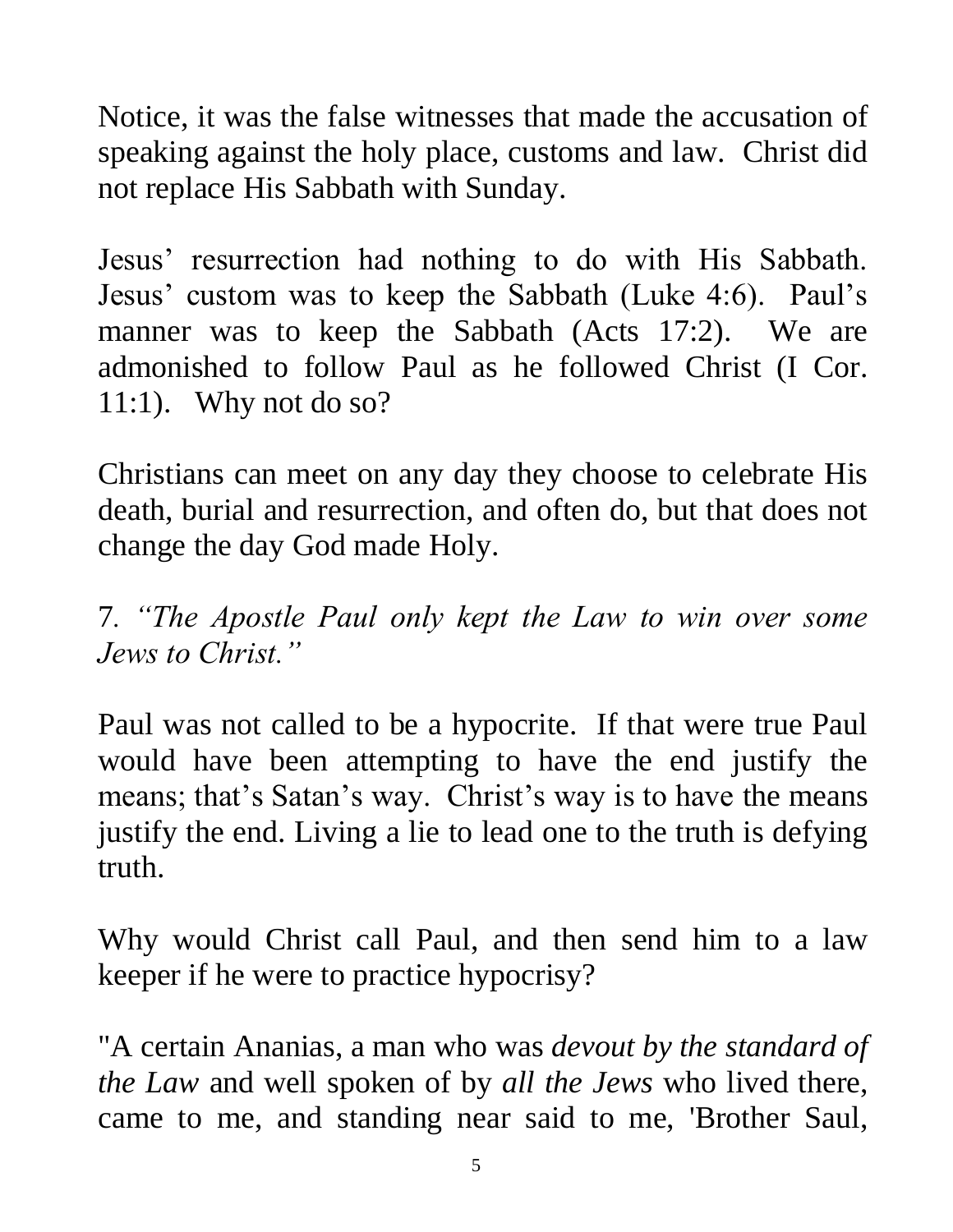receive your sight! …Now why do you delay? Get up and be baptized, and wash away your sins, calling on His name" (Acts 22:12-16 NASU).

Paul was falsely accused of breaking and teaching against the law of the Jews, causing sedition, profaning the temple and stirring up dissension. He replied:

"Neither can they prove the things whereof they now accuse me. But this I confess unto thee, that after the way which they call heresy, so worship I the God of my fathers, *believing all things which are written in the law and in the prophets"* (Acts 24:13-14).

*8. "The New Testament clearly teaches that kosher laws are not to be observed. Christ has made all foods clean."*

Mark 7:14-23 "After He called the crowd to Him again, He began saying to them, 'Listen to Me, all of you, and understand: there is nothing outside the man which can defile him if it goes into him; but the things which proceed out of the man are what defile the man. If anyone has ears to hear, let him hear.'" Do we have an ear to hear?

Vs. 17 When he had left the crowd and entered the house, His disciples questioned Him about the parable. And He said to them, "Are you so lacking in understanding also? Do you not understand that whatever goes into the man from outside cannot defile him, 19 because it does not go into his heart,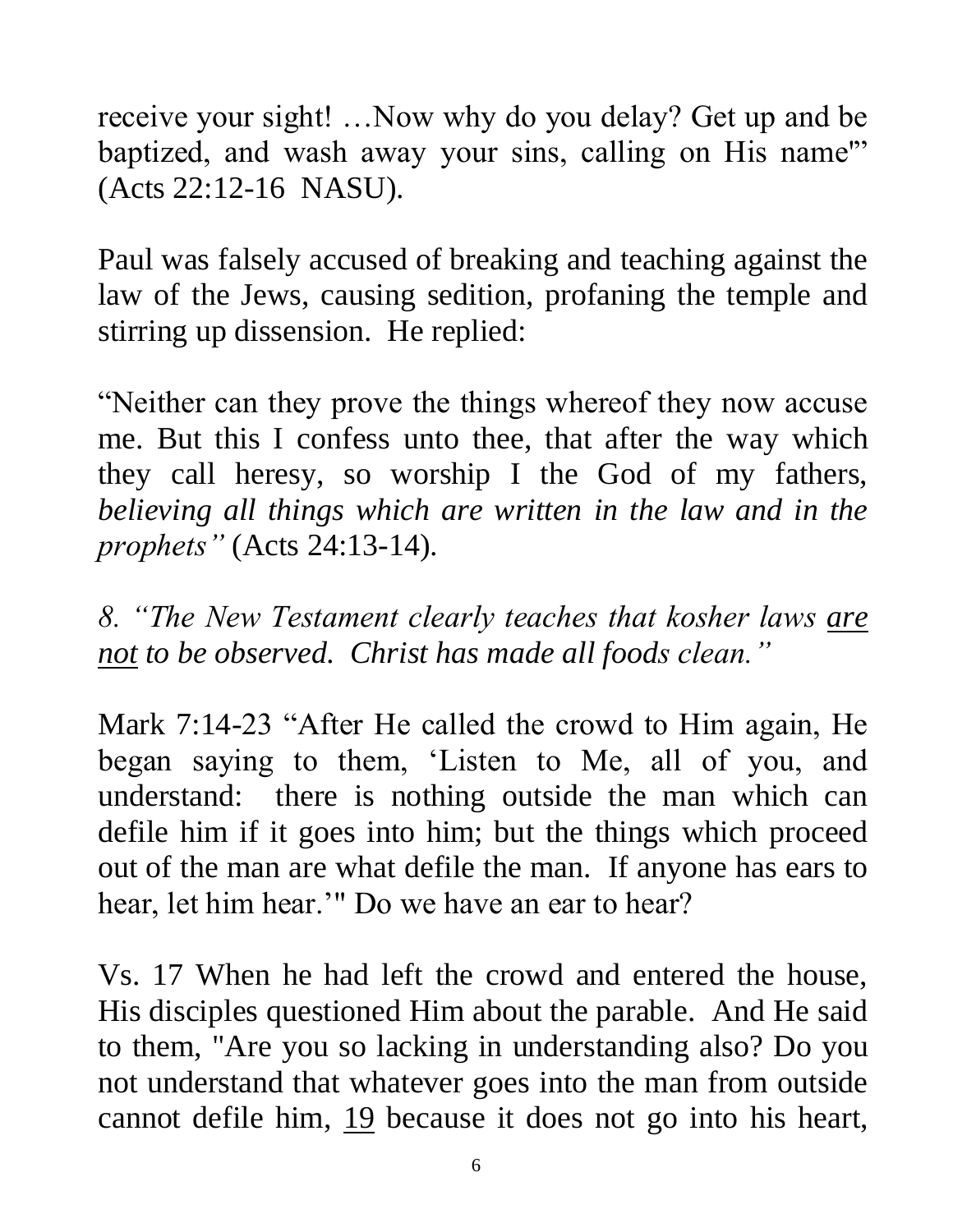but into his stomach, and is eliminated?" *(Thus He declared all foods clean.)* (This was an unauthorized insertion into the word of God by man, and placed in most modern translations).

"Every word of God is pure: he is a shield unto them that put their trust in him. Add thou not unto his words, lest he reprove thee, and thou be found a liar" (Prov. 30:5-6).

And He was saying, "That which proceeds out of the man, that is what defiles the man. For from within, out of the heart of men, proceed the evil thoughts, fornications, thefts, murders, adulteries, deeds of coveting and wickedness, as well as deceit, sensuality, envy, slander, pride and foolishness. All these evil things proceed from within and defile the man" (Mark 7:20 NASU).

Christ was *not* declaring all foods clean. This was a spiritual lesson still not understood today, He was illustrating that man could not become spiritually pure by physical means.

### **Peter's Vision of Unclean Things Explained**

"Now while Peter doubted in himself what this vision which he had seen should mean, behold, the men which were sent from Cornelius had made inquiry for Simon's house, and stood before the gate" (Acts 10:17).

"And he said unto them, 'Ye know how that it is an unlawful thing for a man that is a Jew to keep company, or come unto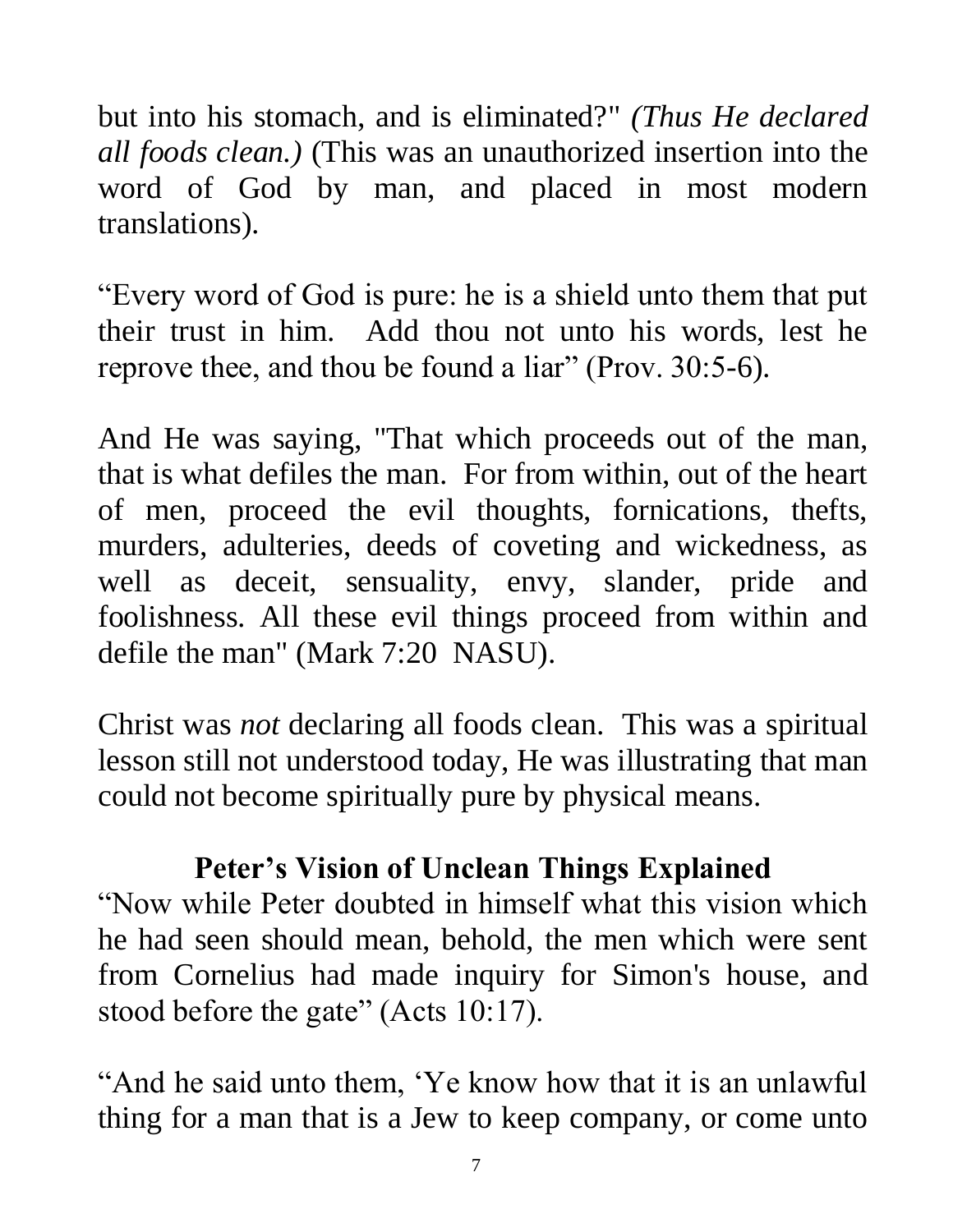one of another nation; but God hath shewed me that I should not call any man common or unclean'" (Acts 10:28).

"Then Peter opened his mouth, and said, of a truth I perceive that God is no respecter of persons: But in every nation he that feareth him, and worketh righteousness, is accepted with him" (Acts 10:34-35). God used this vision to show that salvation is open to all men, verifying that the wall of partition has been removed (Eph. 2:14).

9. *"The New Testament has replaced the Old Testament. The Old Testament has no authority over a Christian, it only serves to provide a historical context leading to Christ."*

Was Paul referring to *all* scripture when he said- "All Scripture is inspired by God and profitable for teaching, for reproof, for correction, for training in righteousness; so that the man of God may be adequate, equipped for every good work" (II Tim. 3:16-17 NASU)?

What was the only Scripture available when Paul made this statement? The Old Testament was all there was at that time.

A wise man once said: "*The New is in the Old concealed, the Old is in the New revealed."*

*10. "The purpose of the Law was to be a tutor and lead us to Christ. Now that we have Christ, the tutor is no longer necessary."*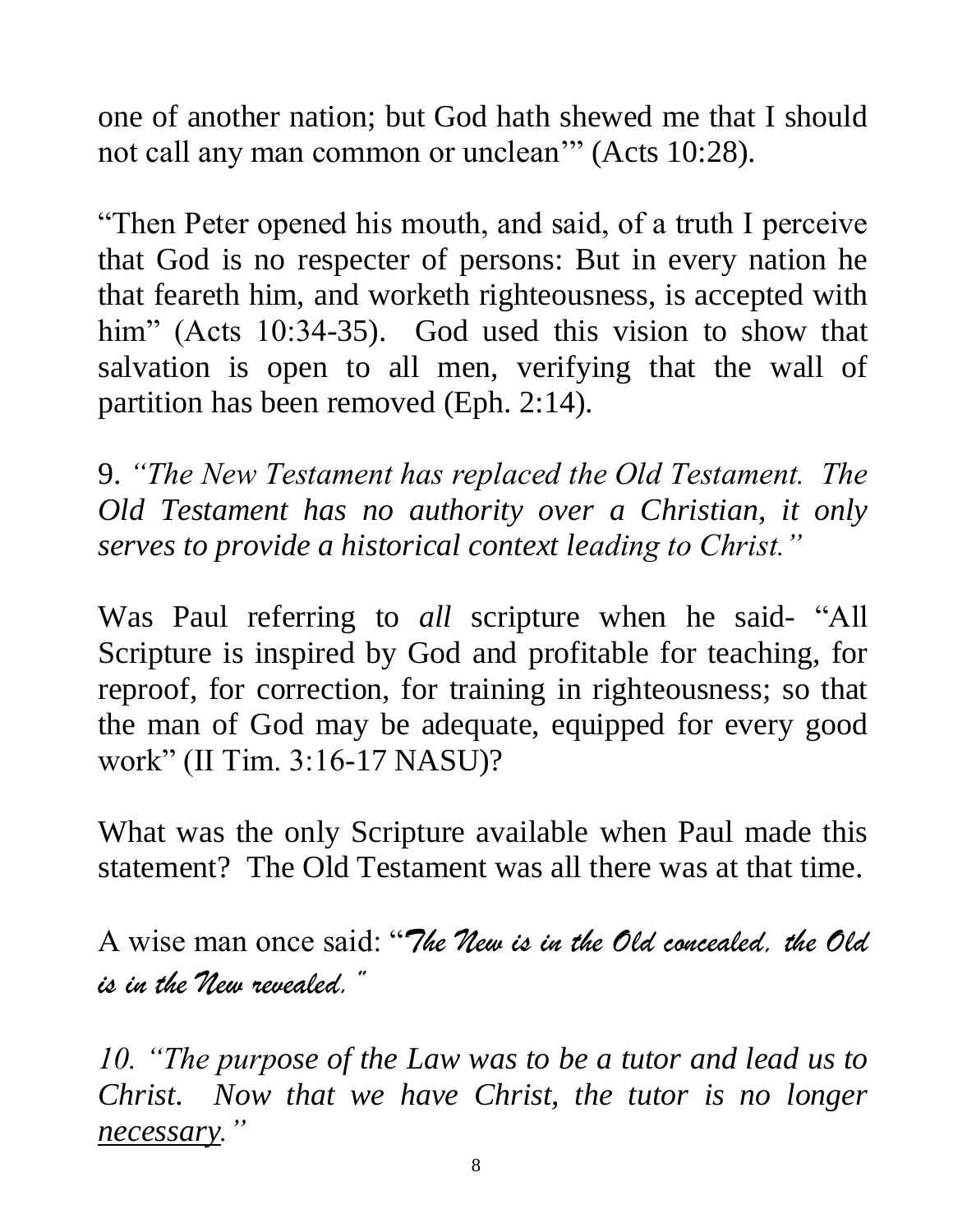"But before faith came, we were kept under the law, shut up unto the faith which should afterwards be revealed. Wherefore the law was our schoolmaster to bring us unto Christ, that we might be justified by faith. But after that faith is come, we are no longer <u>under</u> a schoolmaster" (Gal. 3:23-25).

*Is no longer necessary the same as no longer under? If you had just graduated from flight school, you would no longer be under your flight instructor, but would the rules of flying you learned under your instructor be no longer necessary? Peter admonishes us to be on guard:*

"…in all his (Paul's) letters, speaking in them of these things, in which are some things hard to understand, which the untaught and unstable distort, as they do also the rest of the Scriptures, to their own destruction. You therefore, beloved, knowing this beforehand, be on your guard so that you are not carried away by the error of unprincipled men and fall from your own steadfastness" (II Peter 3:16-17 NASU).

### **Barnes' Commentary on Galatians 3:25-26:**

"We are not kept in restraint, and under bondage, and led along to another to receive instruction. We are directly under the great Teacher, the Instructor himself; and have a kind of freedom which we were not allowed before.

The idea here is, that they are no longer under tutors and governors; they are no longer subject to the direction and will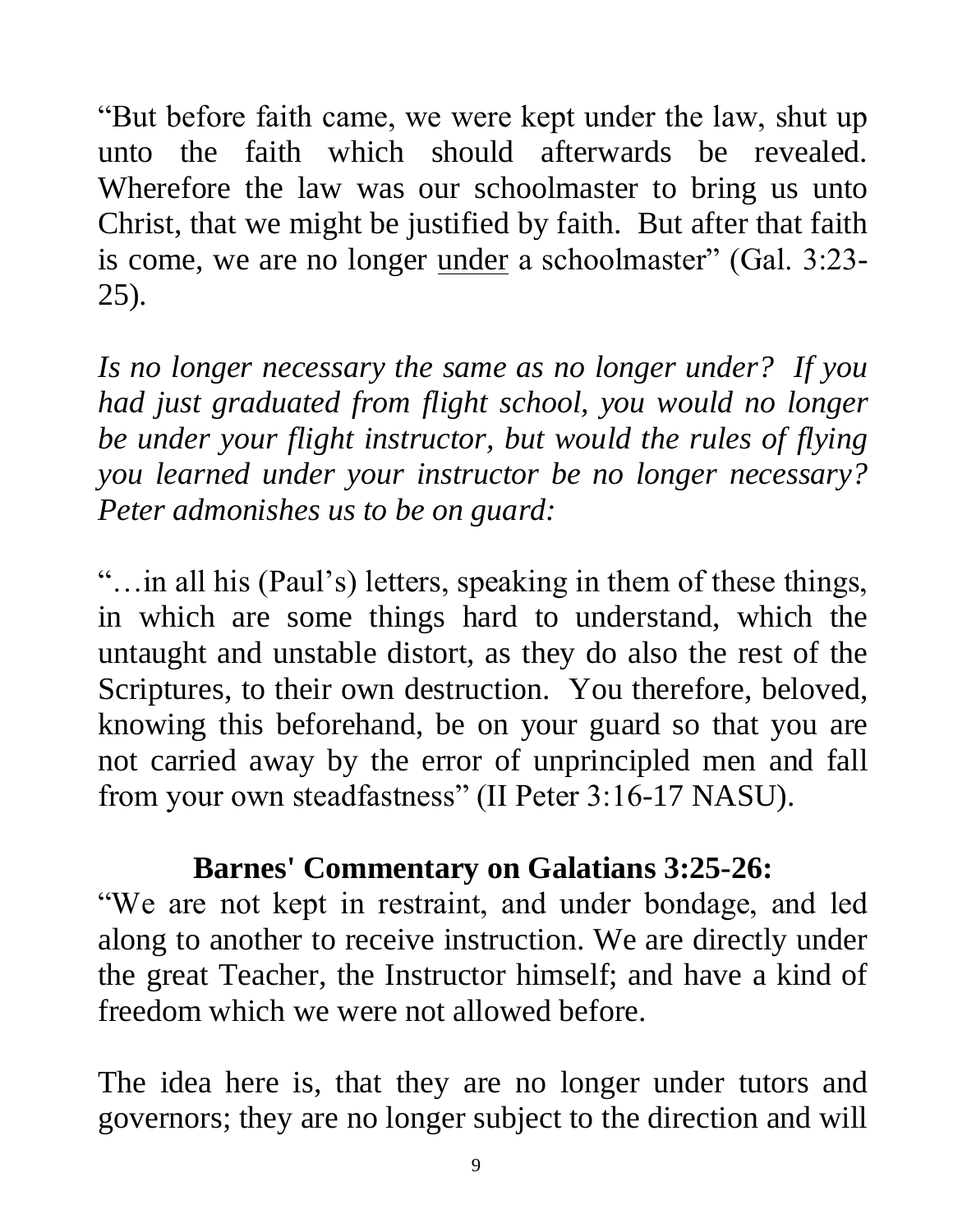of the "pedagogues"; they have arrived at age, and are admitted to the privileges of sons" (Gal. 3:25-26).

Could Barnes be suggesting that we are now free from the iron walls of denominational dogmatism that so hinder God's truths from reaching the laity?

Barnes seems to be agreeing with Hebrews 4:16 that we can now come directly to the throne of Grace, bypassing all forms of religious hierarchy and bigotry.

### **Matthew Henry's Commentary on Gal. 3:19-29**

"And though the law, considered as the law of nature, is always in force, and still continues to be of use to convince men of sin and to restrain them from it, yet we are now no longer under the bondage and terror of that legal covenant."

"For sin shall not have dominion over you: for ye are not (*charged*) under the (penalty of) law, but under grace. What then? shall we sin, because we are not under the law, but under grace? God forbid. Know ye not, that to whom ye yield yourselves servants to obey, his servants ye are to whom ye obey; whether of sin unto death, or of obedience unto righteousness? But God be thanked, that ye were the servants of sin, but ye have obeyed from the heart that form of doctrine which was delivered you. Being then made free from sin, ye became the servants of righteousness" (Rom. 6:14-18).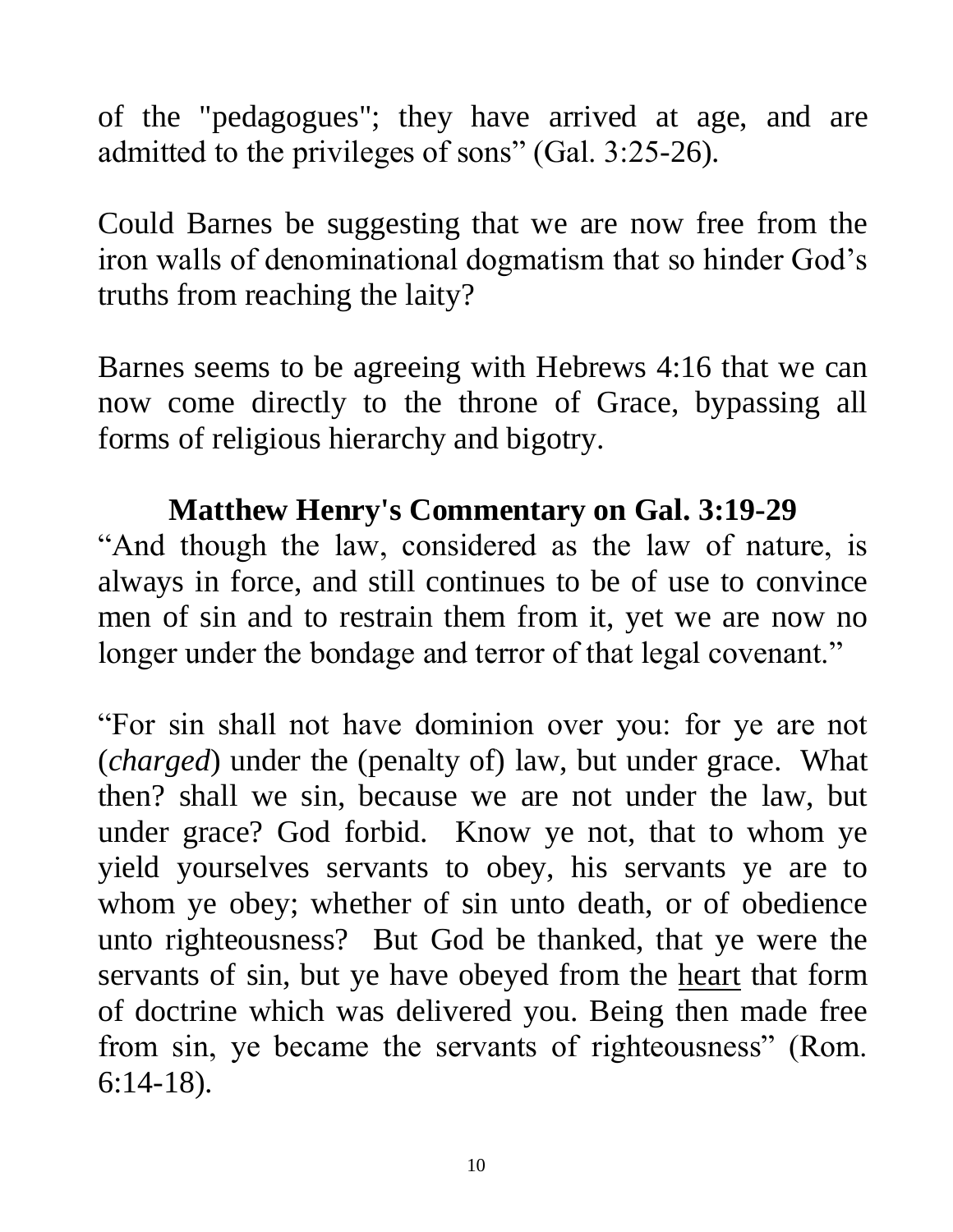# **THE NEW COVENANT AS STATED IN SCRIPTURE**

There is a great deal of rhetoric about the New Covenant from the pulpit. Have you ever heard it quoted from scripture? It helps to understand contract law.

The three elements of a bilateral contract (covenant):

- 1. The offeror, the one who makes the offer God
- 2. The offeree, the one who receives the offer man
- 3. The offer, a binding agreement between the two (bilateral).

Keep those three elements in mind. If either party does not perform as agreed, then the contract is voidable at the election of the offended party.

The New covenant is plainly stated and explained in Jeremiah 31:31-33.

31 "Behold, the days come, saith the LORD, that I will make a *new covenant* with the house of Israel, and with the house of Judah:

32 "Not according to the covenant that I made with their fathers in the day that I took them by the hand to bring them out of the land of Egypt; which my covenant *they* brake, although I was an husband unto them, saith the LORD:

33 "But this shall be the covenant that I will make with the house of Israel; After those days, saith the LORD, I will put my *law* in their inward parts, and write it in their *hearts;* and will be their God, and they shall be my people."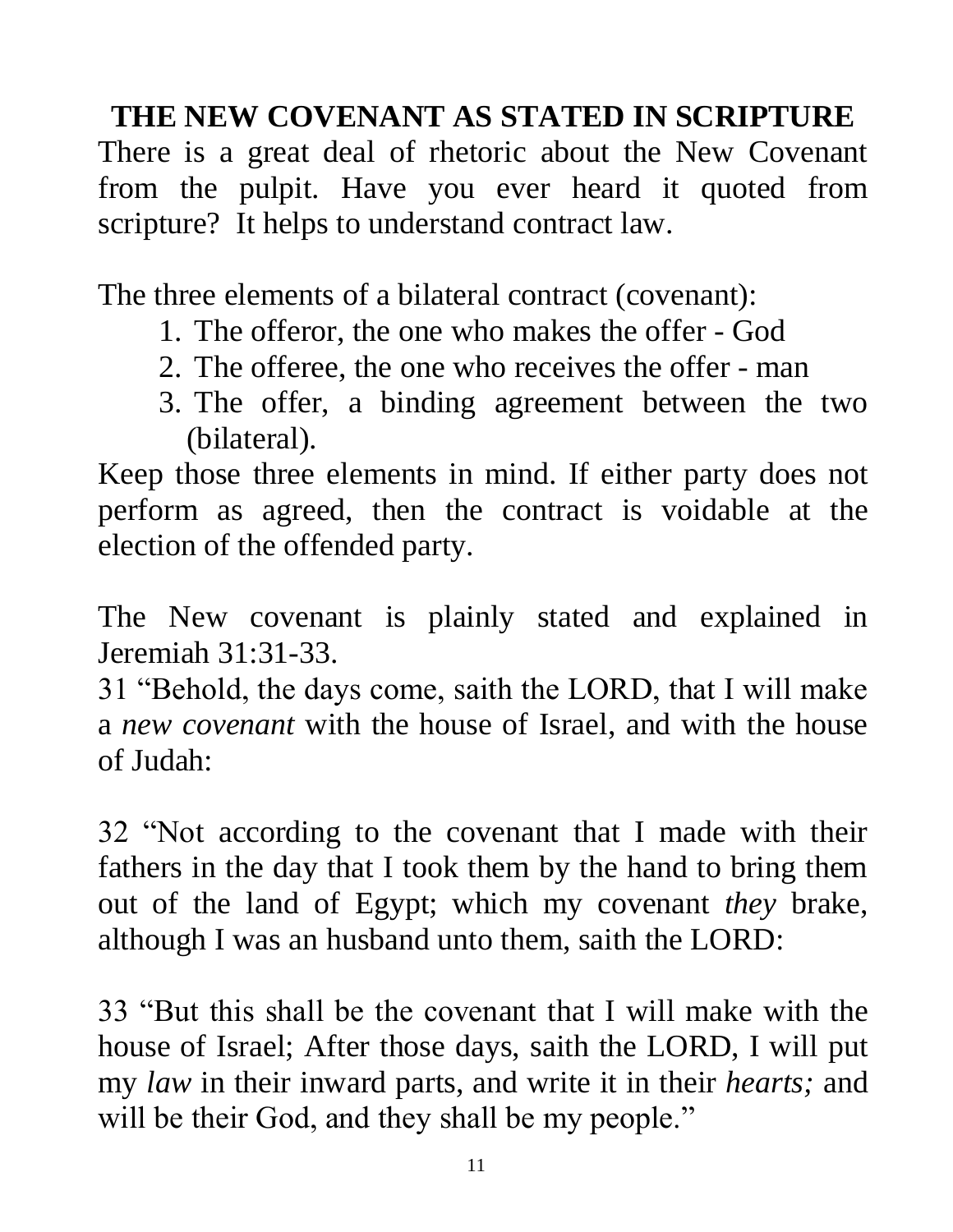Who did God say broke the covenant? What did God change in the New Covenant, the law or man? Man (the first Adam) failed; therefore, God had to become man (a second Adam) so that the offeree (man) could fulfill that element of the covenant. That is why Christ had to become a man!

So Christ, as a man, can fulfill man's part of the bargain because He did not sin. Well, that's fine for Him but what about the rest of mankind? Are we not still under the penalty of death? Yes we are; BUT, He took upon Himself the sins that were recorded against us (Col. 2:16) and voluntarily died in our place, He was then raised to eternal life. Now, by accepting what He did for us, we stand before the Father innocent of sins, and will be raised to eternal life at His coming. Caution, this is not a license to sin, see James 2:17- 18.

God's laws are perfect. If you change perfection, is it still perfect? Did God lower His standard to match man, or did He raise man to God's standard?

God became a son of man so that man could become a son of God (See Heb. 2:10; I John 3:1-2; II Cor. 6:18).

"The mouth of the righteous speaks wisdom, and his tongue talks of justice. The law of his God is in his *heart*; none of his steps shall slide" (Ps. 37:30-32).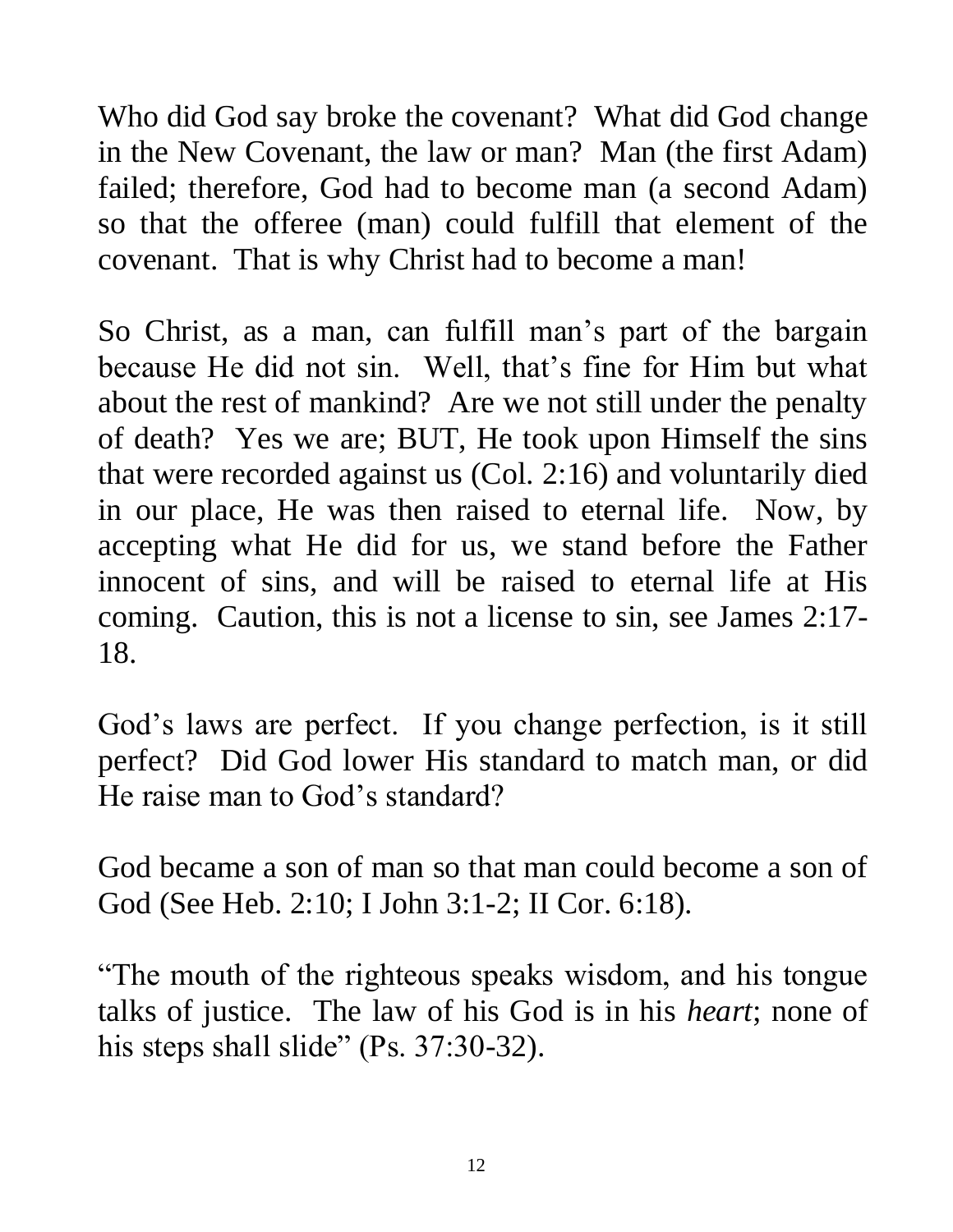"I delight to do thy will, O my God: yea, thy law is within my *heart*" (Ps. 40:8).

Hearken unto me, ye that know righteousness, the people in whose *heart is my law*; fear ye not the reproach of men, neither be ye afraid of their revilings (Isa. 51:7).

"And I will give them one *heart*, and I will put a new spirit within you; and I will take the stony heart out of their flesh, and will give them an *heart* of flesh: That they may walk in *my statutes*, and keep *mine ordinances*, and *do them*: and they shall be my people, and I will be their God" (Ezek. 11:19-20).

"A *new heart* also will I give you, and a new spirit will I put within you: and I will take away the stony heart out of your flesh, and I will give you an heart of flesh. And I will put my spirit within you, and cause you to walk in *my statutes*, and ye shall keep my *judgments,* and do them" (Ezek. 36:26-27).

"Forasmuch as ye are manifestly declared to be the epistle of Christ ministered by us, written not with ink, but with the Spirit of the living God; not in tables of stone, but in fleshy tables of the *heart*" (II Cor. 3:3).

"For this is the covenant that I will make with the house of Israel after those days, saith the Lord; I will put my *laws* into their *mind*, and write them in their *hearts*: and I will be to them a God, and they shall be to me a people" (Heb. 8:10).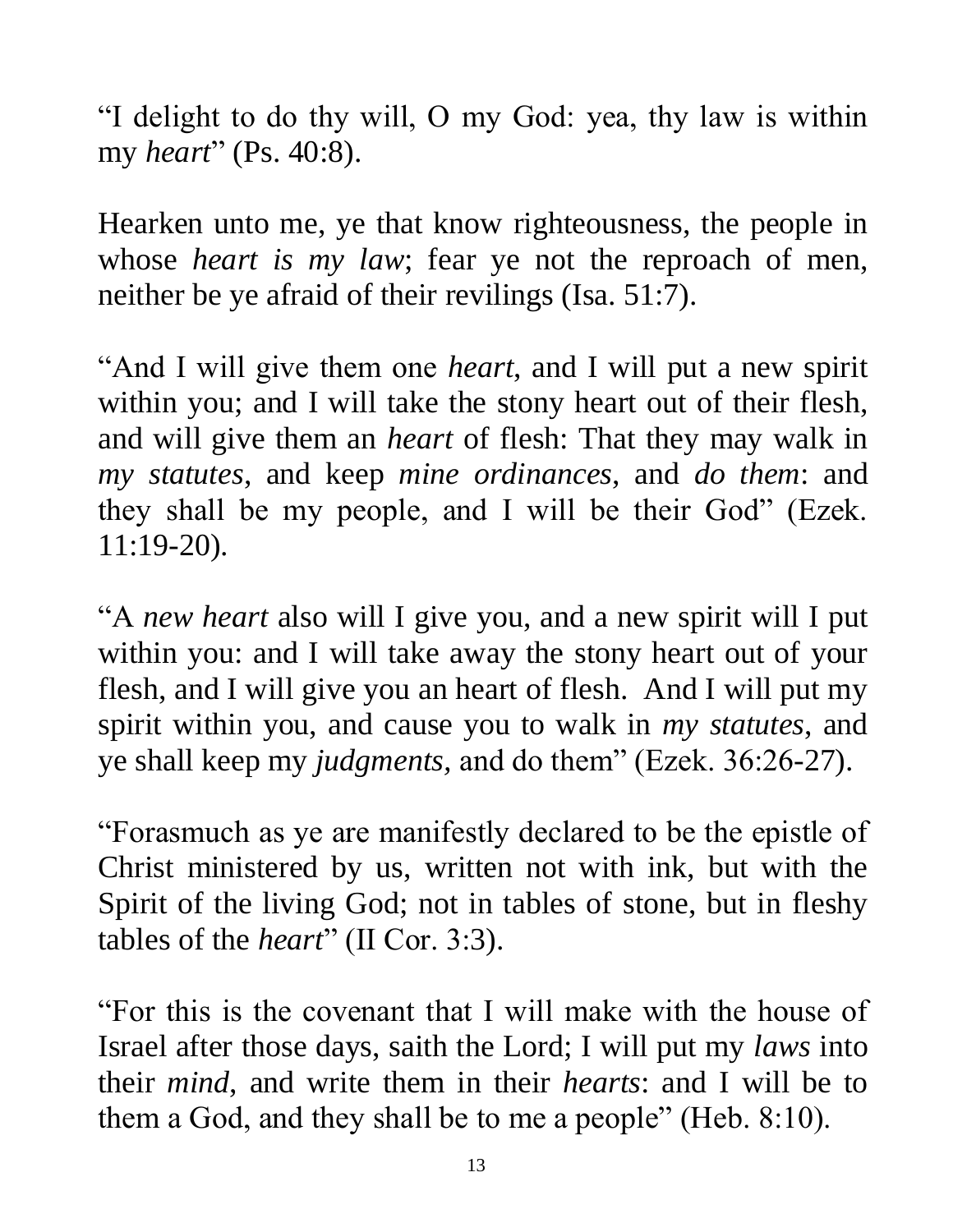"This is the covenant that I will make with them after those days, saith the Lord, I will put my *laws* into their *hearts,* and in their *minds* will I write them" (Heb. 10:16).

With God's law in their mind and heart, the New Covenant Christians will understand God's law, and the desire of their heart will be to obey God's law.

So, who are these Ministers that have declared war on God's law? Jude tells us. "For there are certain men crept in unawares, who were before of old ordained to this condemnation, ungodly men, turning the grace of our God into lasciviousness, and denying the only Lord God, and our Lord Jesus Christ" (Jude 4).

What does John say about those who teach or act against God's commandments?

"And hereby we do know that we know him, if we keep his commandments. He that saith, I know him, and keepeth not his commandments, is a <u>liar</u>, and the truth is not in him" (I John 2:3-4). **THEY DON'T KNOW HIM!**

Del Leger, Pastor, Christian Church of God, Grand Junction, Co. ©5/7/05, (970) 249-6857, dlleger@montrose.net, web page www,ccofgod.org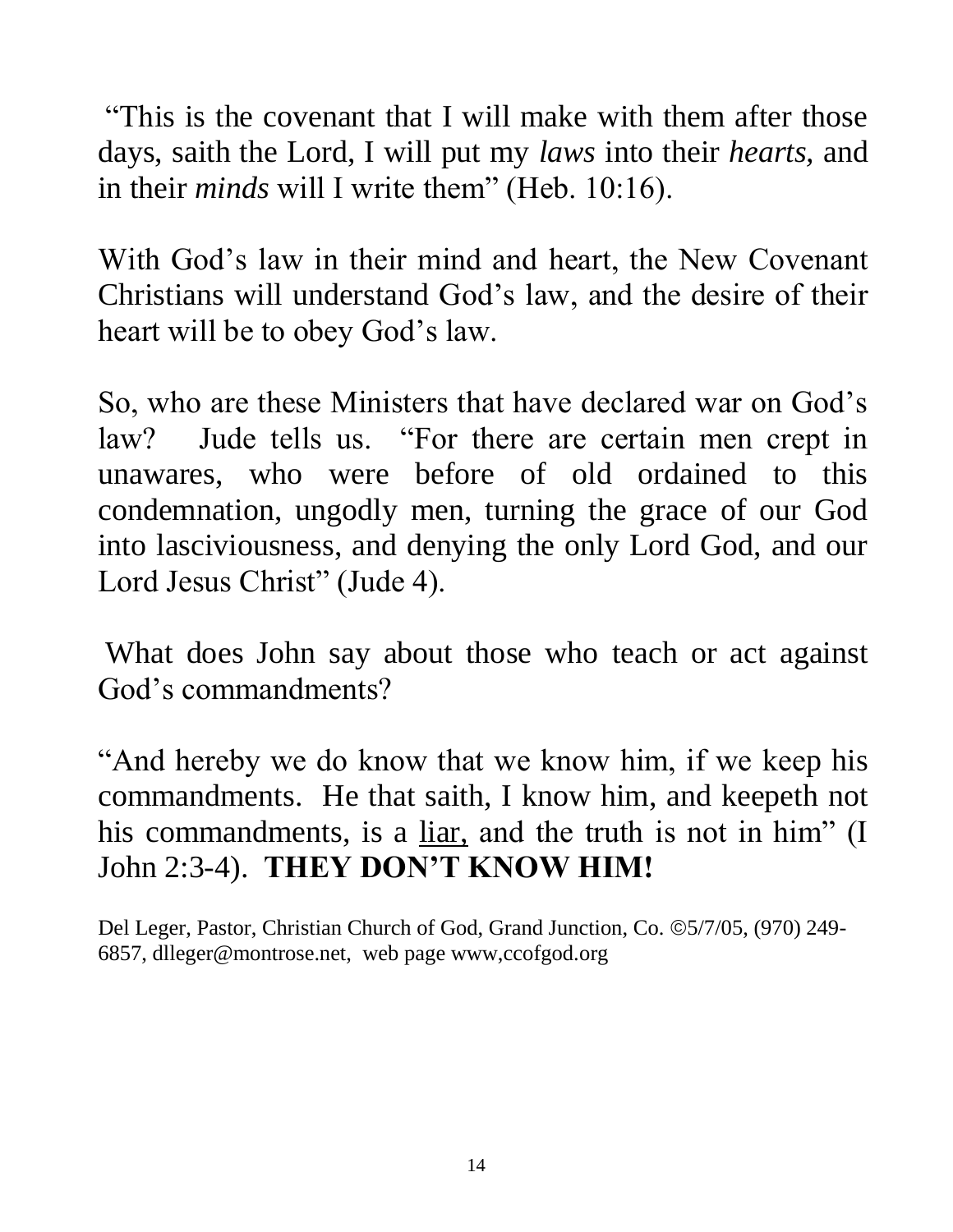"If we honor God, why not honor the Word He has sent? Let us not allow or be the cause of one jot or one tittle of it to be disturbed. It is the Word of God, and as such, we shall not allow for a moment, the speculations, imaginings, and guesses of men, ever so learned, to weigh a feathers weight against it."

 "A preacher is a proclaimer, a herald, not a degreed professor of religion or an originator of theories. He has the word given to him, and that he is to proclaim. Why would he draw from the stagnant swamp of human philosophy, and ignore the pure fountain of living waters that flows copiously directly from the throne of God. His charge is simple, but definite. He is to tell the people what God has said."

From the writings of Howard Cosby, Chancellor of the University of the City of New York, some time late in the last century. *The Fundamentals,* vol III, pp 168-177